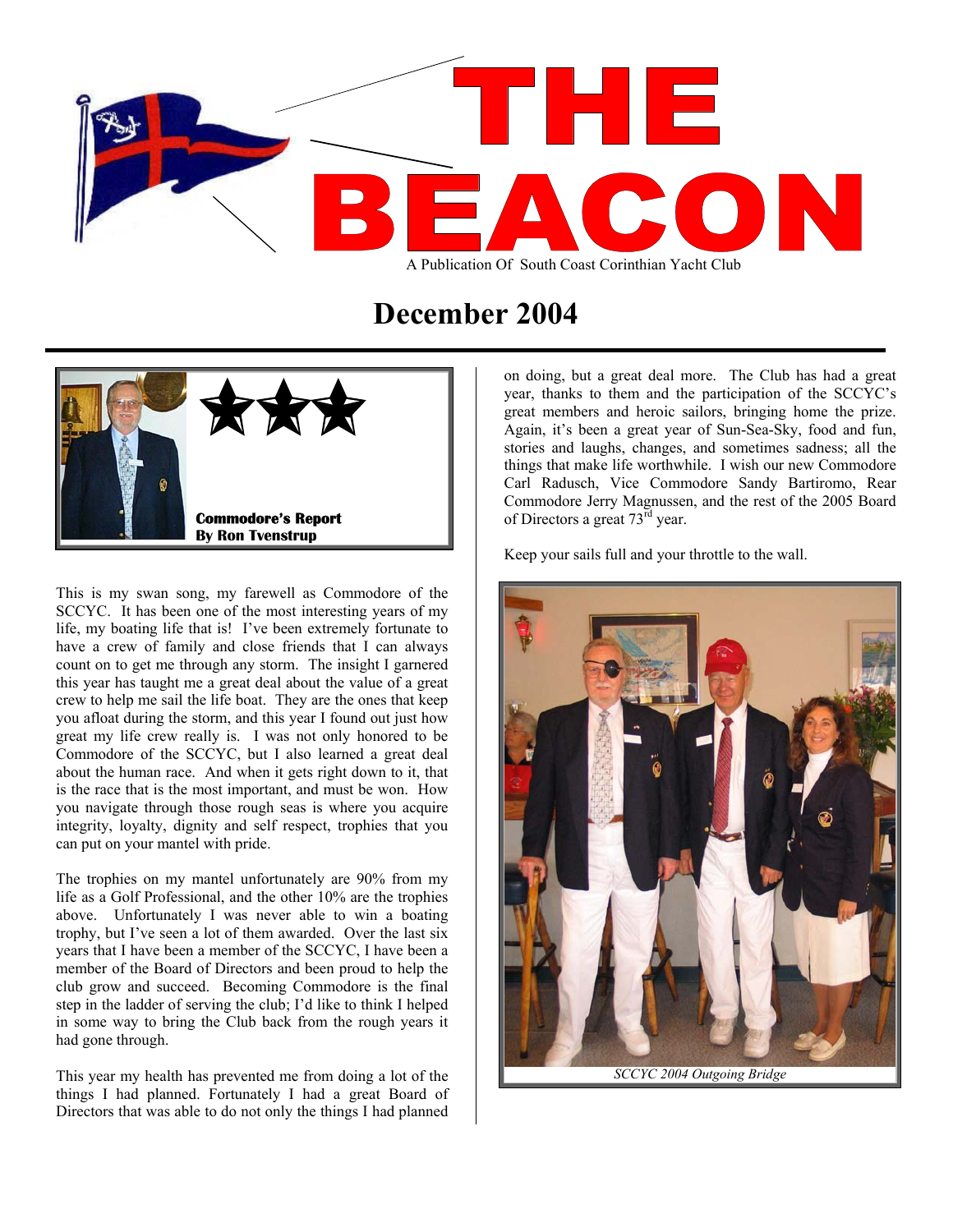









I hope you all had a great Thanksgiving. As of this moment, Woosh…. we have 13 guests coming for dinner at our new home in Lebec, and are struggling against traffic to commute back and forth to get it all ready.



Our great club has been having record attendance at events and at the clubhouse. I am so excited to see everyone having such a good time and simply enjoying the events we sponsor. I am looking forward to the greatest year we can possibly imagine, and expect to see even more members come out on a weekly basis.

I sailed on "Sjambock" last week in Annapolis in 17 - 25 knots of wind. There were 15 great sailors aboard and they insisted that I take the helm downwind with the ASO. It was a super experience. It was also very, very cold, with the temperature at 44 degrees and with the wind chill making it very hard for me to concentrate in my California attire.

The week before, I sailed on "Chayah", another one-design 48 in Long Beach owned by Oscar Krinsky. It was the opposite condition. We had to wait 45 minutes for the race to begin for lack of wind, but did manage to finish first against a Schock 40. We were first to finish and had the boat put away before the rest of the fleet had even finished. (Satisfying!)

One last comment. The club is open all weekend. Just because you come one day, does not mean that you cannot come another! Honest! Enjoy. Life is short. Make it fun!

The year just flew by. As we look retrospectively at the club events, which did you attend and which did you wish you didn't miss?

- BBQ's
- **Seminars**
- Races
- Cruises
- **Dinners**
- **Brunches**
- Sports Events
- Tours
- **Parties**
- Your OD day
- **Picnics**

The new Board is working on the 2005 calendar and we would like to hear from you, too. What events would you like to see the club host? Give us a phone call or come by



*Karmen Estlow (above), and the beautiful Oregon Nobel Fir from Shawn's Christmas Trees* 

## **SCCYC Racers**

These are some of the SCCYC boats that have been spotted in races over the last month. If we've missed your boat or you plan to race in the next month, let us know at **beacon@sccyc.org**.

| CFJ                    | Benjamin Spector | Shadden Series (Oct) |
|------------------------|------------------|----------------------|
| Lone Ranger, Ranger 26 | Rick Horner      | Home Port Regatta    |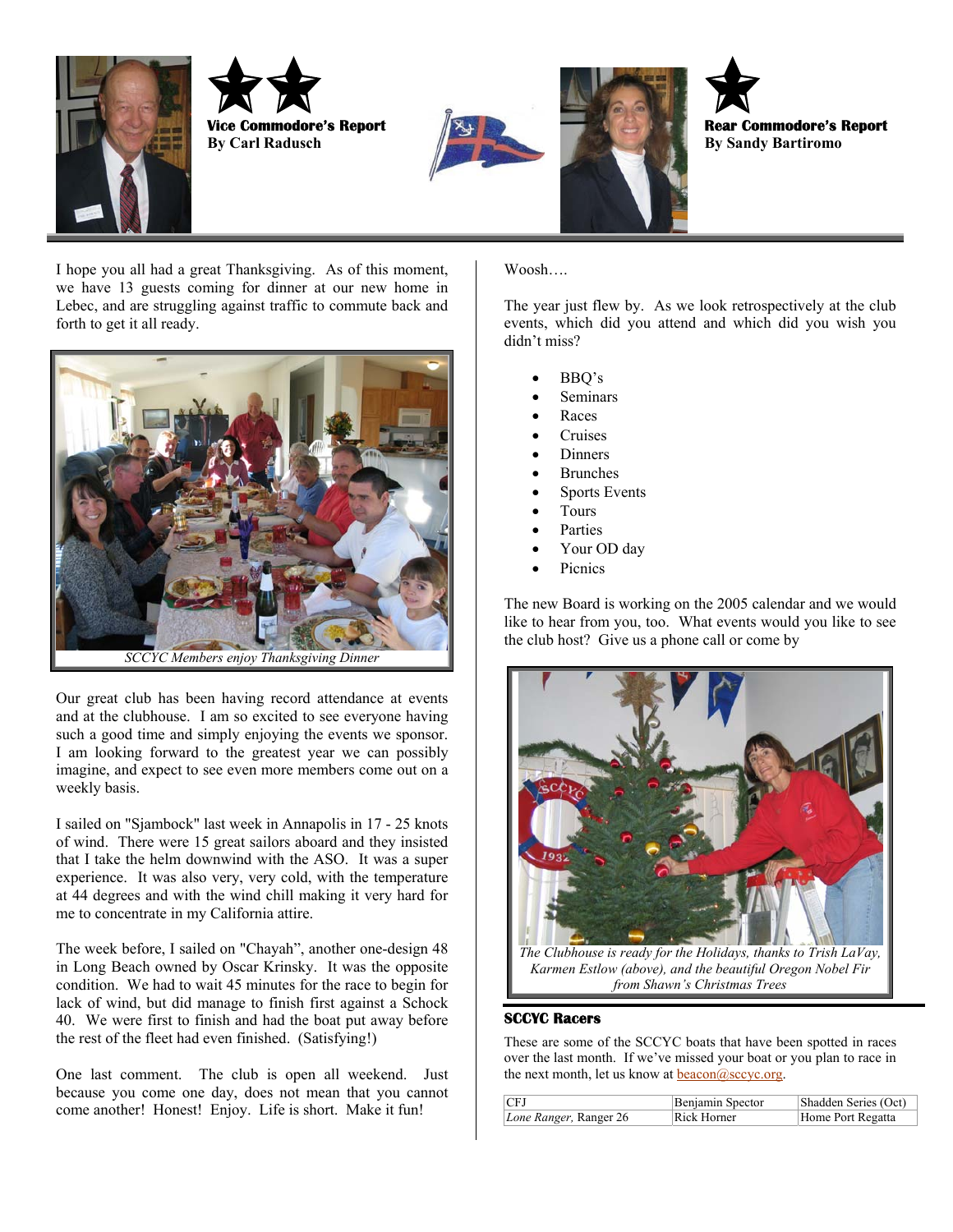



**Race Chair Report By Christine Speck**

Our 2004 Racing season is complete. I want to thank all those who helped to make this a very successful racing season. Numerous people helped with the great after-race hospitality, which included serving up food and manning the bar. We had 3 committee boats, 3 mark boats and 2 support boats serve over the course of the season. The race committee was always fully manned. And, we topped off every race with wonderful trophies. I hope all of you, plus some new volunteers, will help again next year.

Now on to the last race report for the year. The Home Port Regatta consisted of two seminars during the week followed by a race on Saturday, November 13<sup>th</sup>. This regatta is designed to introduce sailors to the sport of sailboat racing and to the Marina del Rey Yacht Clubs. Since we host this regatta on behalf of ASMBYC, we recruited members from other yacht clubs to support some of the activities. The seminars and the race were well attended with about 22 people at each seminar and 22 boats entering the race.

The seminars covered racing basics and the important role that yacht clubs have in sponsoring and running races. Carl Radusch and John Staff (from ASMBYC & SBYRC) conducted the first seminar. Bob Kellock and Marylyn Hoenemeyer (from CYC) presented the second seminar. Mike Priest and Tom O'Conor (from CYC) also supported the second seminar.



On race day, the 22-boat field divided equally into two classes: spinnaker and non-spinnaker classes. Two races were run in 5-8 knot winds. The start of the first race was delayed by 20 minutes, waiting for the wind direction to settle

down. Coaches rode along on a few of the racing boats to offer help and suggestions. Coaches were Bruce Fleck and, from other clubs, George Biddle and Fran Weber-Melville. Additionally, a powerboat roamed the course with coach Tom O'Conor to offer advise from a far. All boats finished by 3:30 and were headed to the clubhouse for a BBQ and trophy presentations. The novice winners for each class will be posted on the Darien Murray Perpetual Trophy. These winners will be announced at a later date, once the novice skipper qualifications have been confirmed.



Thank you to all of our Club Members that helped with the Home Port Regatta. Bob Kellock was our PRO. Committee members were Tracey Kenney, John Fischer and Jim Doherty. Jim also provided *Camelot IV* for the committee boat. Doug Russell loaned us his rubber ducky and Tom Estlow manned the (borrowed) mark boat. Gary Speck provided *C•Scape* for the coach boat, which he and Sandy Bartiromo handled. Karmen Estlow and Shelby Fischer provided a wonderful BBQ meal and cleanup. Paul Muggleston, Sandy Clark and Sandy Bartiromo (plus others) worked the bar. Dana Hutton did another stellar job with trophies. Carl Radusch and Bob Kellock supported the seminars and Bruce Fleck provided coaching services. And thanks to the others that volunteered to help with coaching, if needed. We hung flyers advertising the race at every dock gate (over 155) in the marina. The flyer hanging crew was Harry Johnson, Jerry Magnussen, Darlene Stringfellow, Nancy Russell, Paul Muggleston, Gary Speck and Carl Radusch.

Once again, I give a huge Thank You to everyone who helped with the entire 2004 racing season.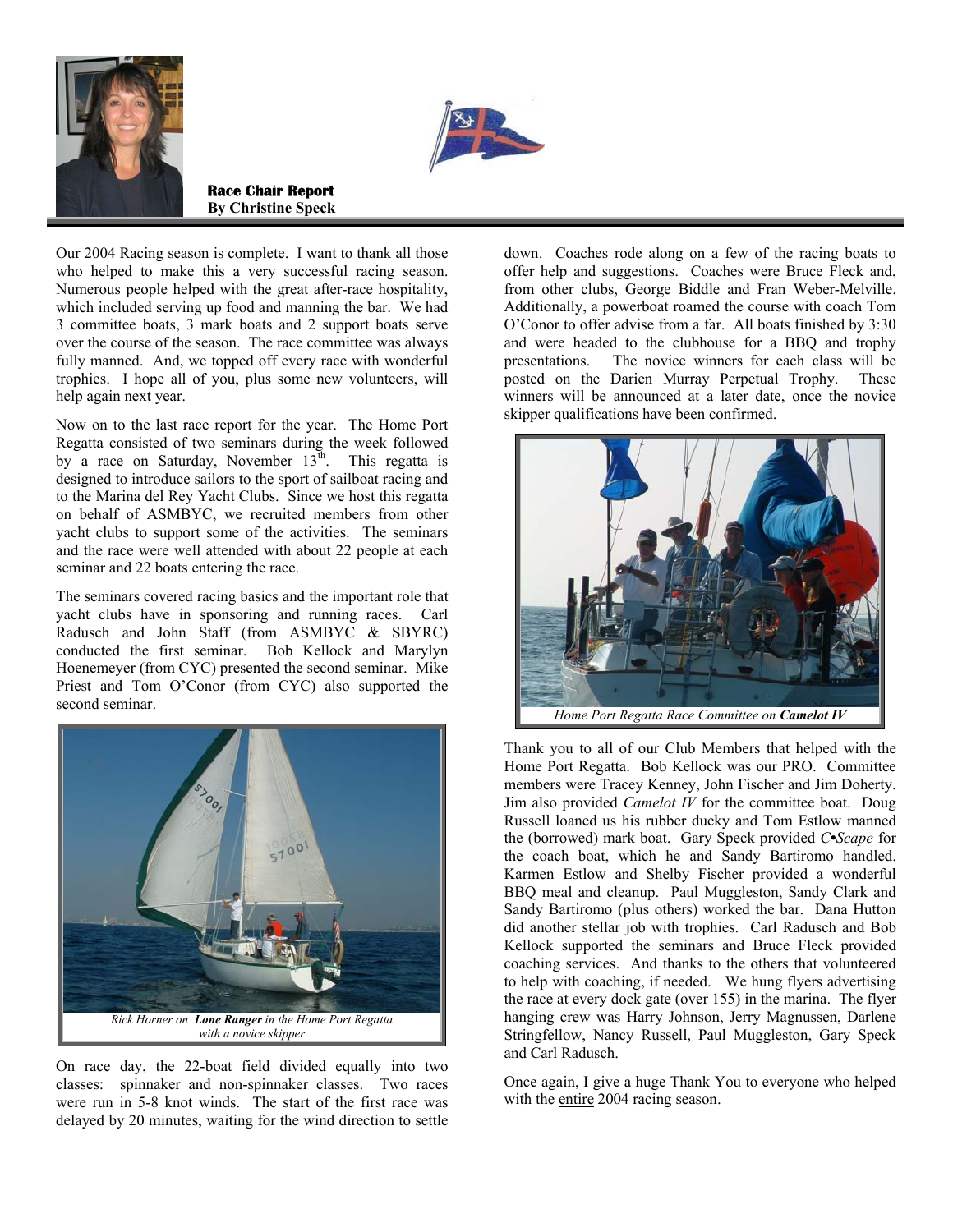





### **Santa Monica Windjammer Yacht Club still alive.**

**By Peter Beale** 

It appears that I upset a number of people by my announcement of the premature demise of the Santa Monica Windjammer Yacht Club in my article last month about our membership. I was pleased to learn that they are following in the SCCYC footsteps by loosing the Clubhouse lease but continuing as a Club, hopefully in new premises very soon. Apologies to all who were upset by my mistake.

## **Membership; Chair Report**

## **By Paul Muggleston**

With the end of the current year upon us and a total show of enthusiasm for the up-coming year by members, it is not surprising to see a number of pending applications on my desk from sailors wishing to join us.

The pending applications are from the following:

|               | Stuart Coleman "Beneteau 331 Oceanis" 34-foot sloop |
|---------------|-----------------------------------------------------|
| Michael Sikov | "WD Schock Lido 14"                                 |
|               | Ward H White Catalina Cat 13.8                      |

We look forward to seeing them all at the club and getting to know them. They will be interviewed by the board at the next board meeting.

If any members have folks who would like to join or are interested in the club please contact me at your leisure.

As the holiday season is upon us I wish each and everyone a very Happy Holiday Season and great year of boating in 2005.

| <b>Membership Statistics</b> | (69 members) |
|------------------------------|--------------|
| Flag Members                 | 59           |
| Life Members                 |              |
| Non-resident Members         |              |
| Cruising Members             |              |

## **From the Secretary By Tom Estlow**

About this time, we should all be enjoying our reception and Installation Dinner on December 4th. I hope those that chose not go to dinner at least stop by the Club for the Reception. After all, the Board Members are popping for the wine and hors d'oeuvres, and the award ceremonies should be fun.

Anyway, this is sort of a reminder to all to make sure their dues are current beginning in January, because that is how the new membership cards go out. So the sooner Bruce Fleck, our new treasurer, knows, the sooner I can get your new membership card out.

And for those that haven't visited other yacht clubs, it can be a wonderful experience. You just show your card upon entering and the rest is easy. Sitting in the Balboa Yacht Club, watching the sun go down in Newport Bay, or sitting in the prestigious St Francis Yacht Club on San Francisco Bay can be memorable.

And remember, everything you want to know is in the Beacon.

## **My Rogue Wave By Bob Kingsbury**

Immediately after Pearl Harbor the U-Boats started sinking merchant ships along the Atlantic Coast. In fact, in a few months they killed more seamen then all our losses on Dec 7th.

The navy had almost all of its ships in the pacific, so FDR decided to do an American Dunkirk and asked for sailors to man yachts in order to locate and report the subs when they surfaced to recharge their batteries.

I volunteered and was a part of the crew of the 55-foot Schooner "Countess," and sailed the same day I said "yes." On one of our first trips, we ran into a nasty blow, which had us running before bare poles. Even our storm trysail had been blown off the mast. My watch mate happened to go below to get a hot cup of coffee.

I heard a loud roar and looked up and saw a huge curling wave about the height of the main mast right over my head. As it started to break, I let out a shriek and hung onto the wheel. (To this date, I have never been so frightened.) Holding my breath for a long, long time, my head finally emerged from the sea, as did the two masts. The sailboat was completely under water. Slowly she surfaced like a submarine, the wave having only taken our life raft.

It is a wonderful thing that heaven protects sailors!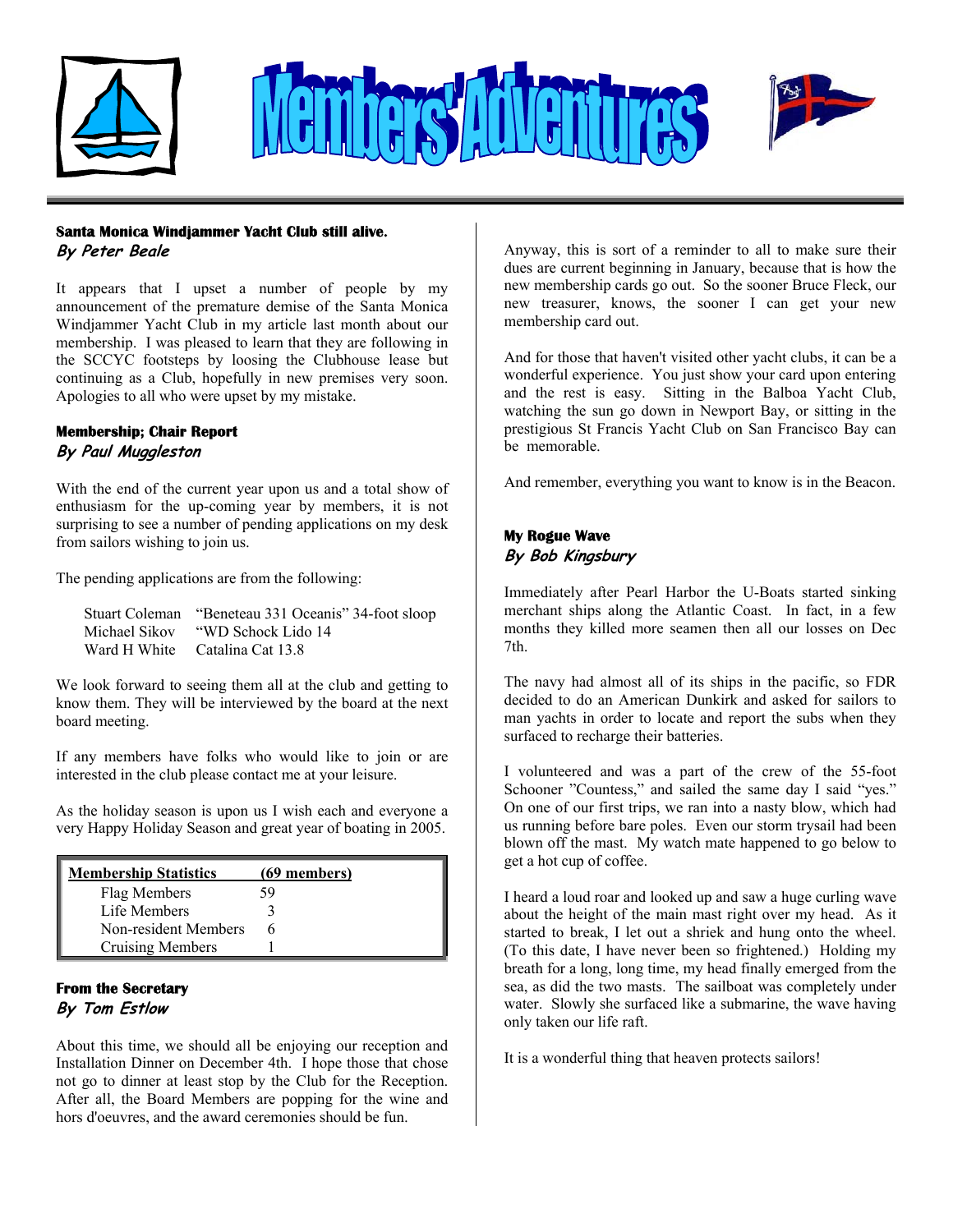





| The following schedule will be in effect as shown |                        |       |                                                                         |       |                                         |  |
|---------------------------------------------------|------------------------|-------|-------------------------------------------------------------------------|-------|-----------------------------------------|--|
| Friday 1800-2200 Hrs.<br>(Year-Round Hours)       |                        |       | Saturday 1200-1600 Hrs.<br>(Winter Hours)                               |       | Sunday 1200-1600 Hrs.<br>(Winter Hours) |  |
| 12/03                                             | Ron Tvenstrup          | 12/04 | Ren Oden                                                                | 12/05 | Mike Cheda                              |  |
| 12/10                                             | Mark Spector           | 12/11 | <b>Carl Radush</b>                                                      | 12/12 | <b>Steve Krug</b>                       |  |
| 12/17                                             | <b>Jotham Schwartz</b> | 12/18 | Gene O'Connell                                                          | 12/19 | Clark Garrett                           |  |
| 12/24                                             |                        | 12/25 |                                                                         | 12/26 |                                         |  |
|                                                   |                        |       | Have a Happy Winter Holiday - Bring your Family and Friends to the Club |       |                                         |  |
| 12/31                                             |                        | 01/01 |                                                                         |       | 01/02                                   |  |
|                                                   |                        |       | Have a Happy New Year - Bring your Family and Friends to the Club       |       |                                         |  |
| 01/07                                             | John Thomas            | 01/08 | Gary Calthrap                                                           | 01/09 | <b>Gary Magnuson</b>                    |  |
| 01/14                                             | lSteve Weinman         | 01/15 | <b>Bud Zucker</b>                                                       | 01/16 | Kalina Noelle                           |  |
| 01/21                                             | Angel Lopez            | 01/22 | <b>Tracy Kenney</b>                                                     | 01/23 | Jerry Magnussen                         |  |
| 01/28                                             | <b>Steve Mullen</b>    | 01/29 | Mark Tilford                                                            | 01/30 | Robert Speiler                          |  |
|                                                   |                        |       |                                                                         |       |                                         |  |

\* 1st Friday Dinner @ the Club \*\* 2nd Sunday Breakfast @ the Club \*\*\* General Membership Meeting

If you cannot fulfill your duty on your assigned date, please get a replacement and notify Nancy Werner [\(beacon@sccyc.org](mailto:beacon@sccyc.org)) of your replacement. It is your responsibility to fulfill your duty or find a replacement; otherwise you may be assessed a donation of up to \$25. **Reminder:** Please fill out the OD logbook, as it may be the only record that you fulfilled your duty. **NOTE:** The sponsoring member introduces the new Member to O.D duty on the first tour.

 $^{\textbf{1}}$  Modification from last published Beacon OD List

|                  | Commodore            | Ron Tvenstrup      | 310-821-0806 | TheGeordieLass@aol.com  |
|------------------|----------------------|--------------------|--------------|-------------------------|
|                  | Vice Commodore       | Carl Radusch       | 310-489-3369 |                         |
|                  |                      |                    |              | captsparta@yahoo.com    |
|                  | Rear Commodore       | Sandy Bartiromo    | 310-721-0244 | sbarto02@yahoo.com      |
|                  | Jr. Staff Commodore  | Terry Stringfellow | 661-835-9204 | JrCommodore@sccyc.org   |
| <b>Board Of</b>  | <b>Fleet Captain</b> | Dana Hutton        | 310-902-0654 | fleetcaptain@sccyc.org  |
|                  | Port Captain         | John Fischer       | 661-251-0066 | sjfischer@aol.com       |
| <b>Directors</b> | Secretary            | Tom Estlow         | 310-457-9691 | Secretary@sccyc.org     |
|                  | Treasurer            | Steve Krug         | 310-827-2304 | Treasurer@sccyc.org     |
|                  | Membership Chair     | Nancy Werner       | 310-322-9266 | Membership@sccyc.org    |
|                  | Race Comm. Chair     | Christine Speck    | 310-306-2787 | RaceChair@sccyc.org     |
|                  | House Chair          | <b>Rick Horner</b> | 310-756-7425 | HouseChair@sccyc.org    |
|                  | Judge Advocate       |                    |              |                         |
|                  | Fleet Surgeon        | Sandy Clark        | 310-821-3596 | sandy77026@aol.com      |
|                  | Cruise Chair         | Kay Miller         | 310-821-0142 | kaymiller@bnet.org      |
|                  | Social Chair         | Judy Gavin         | 818-898-9201 | SocialChair@sccyc.org   |
| Club             | Publicity Chair      | Kalina Noelle      | 323-306-2787 |                         |
|                  | Quartermaster        | Tom Estlow         | 310-457-9691 | Quartermaster@sccyc.org |
| Staff            | The Beacon Editor    | Nancy Werner       | 310-322-9266 | Beacon@sccyc.org        |
|                  | <b>Bar Manager</b>   | Mark Tilford       | 310-580-9237 | BarManager@sccyc.org    |
|                  | Recycling            | Harry Johnson      | 310-306-2787 |                         |
|                  | <b>Historian</b>     | Pat Regan          |              |                         |
|                  | Trophy Chair         | Dana Hutton        | 310-902-0654 | fleetcaptain@sccyc.org  |
|                  | Web Master           | Nancy Werner       | 310-322-9266 | WebDesigner@sccyc.org   |